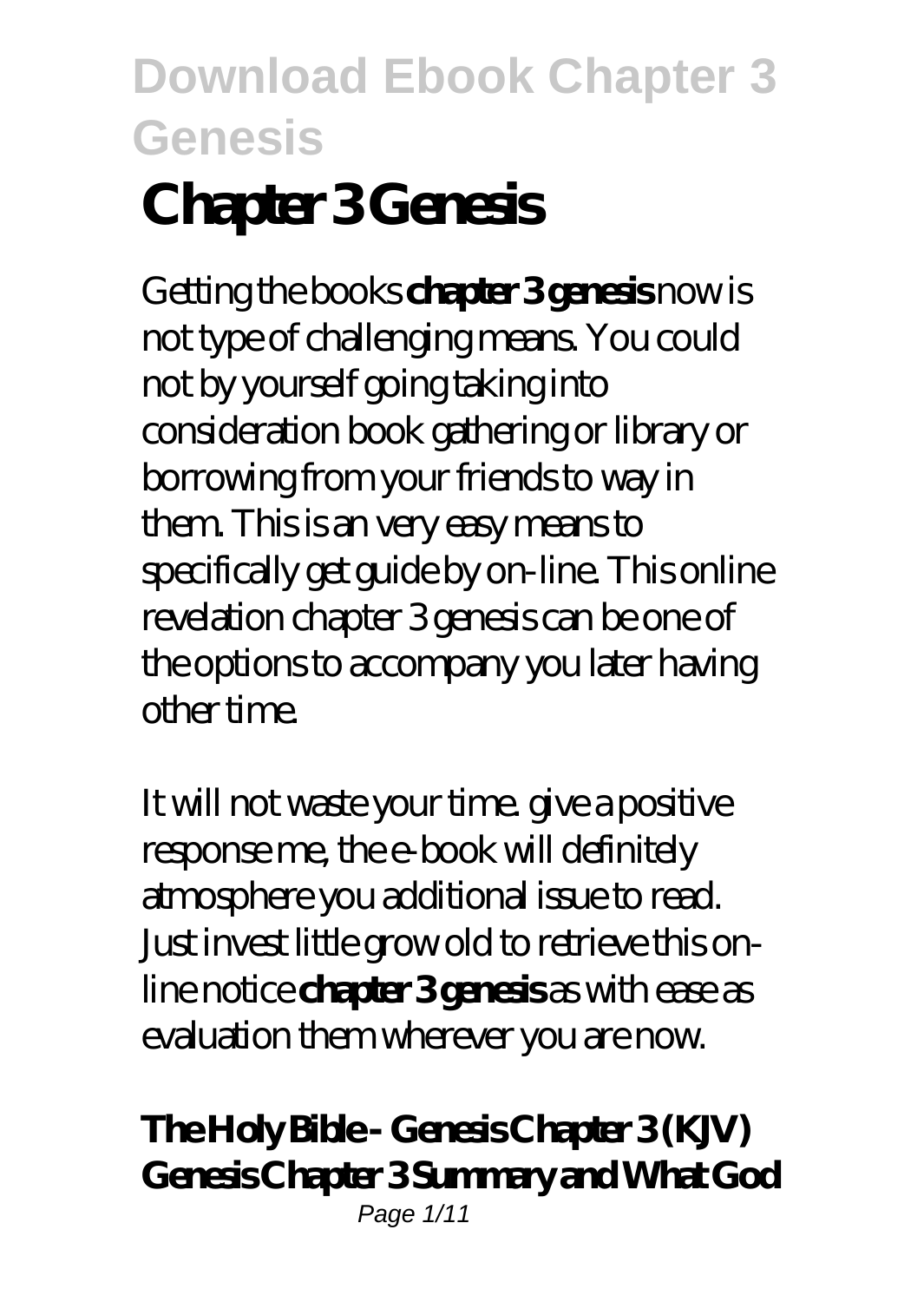#### **Wants From Us**

01. Genesis Chapter 3 - King James Version KJV Alexander Scourby Free Audio Video Bible*Genesis Chapter 3 Bible Study Genesis 3 Explained | Audio Guide by Through the Word* Genesis 3 - The Fall of Man *Genesis -- Chapter 3: The Fall of Man* Genesis Chapter 3 Part 1 *Overview: Genesis Ch. 1-11 Genesis 3 - 2009 - Skip Heitzig* THE FALL | Bible Study | Jesus In All of Genesis 3Bible Study on Genesis 3 | Study the Whole Bible with Me *Genesis 3 - New International Version (NIV) Bible Lesson 4 - Genesis 3 \u0026 4* The Fall of Man - Genesis 3 | Sunday School Lesson \u0026 Bible Teaching Stories for Kids Sharefaithkids Genesis 3 - NKJV - (Audio Bible \u0026 Text) **Audio Bible Genesis Chapter 3** *Genesis Lecture 04 - vs 3:1 - 3:24 / Shepherd's Chapel / Pastor Arnold Murray* Genesis 3 Bible Study Adam and Eve (Genesis 2-3) *Chapter 3 Genesis* Page 2/11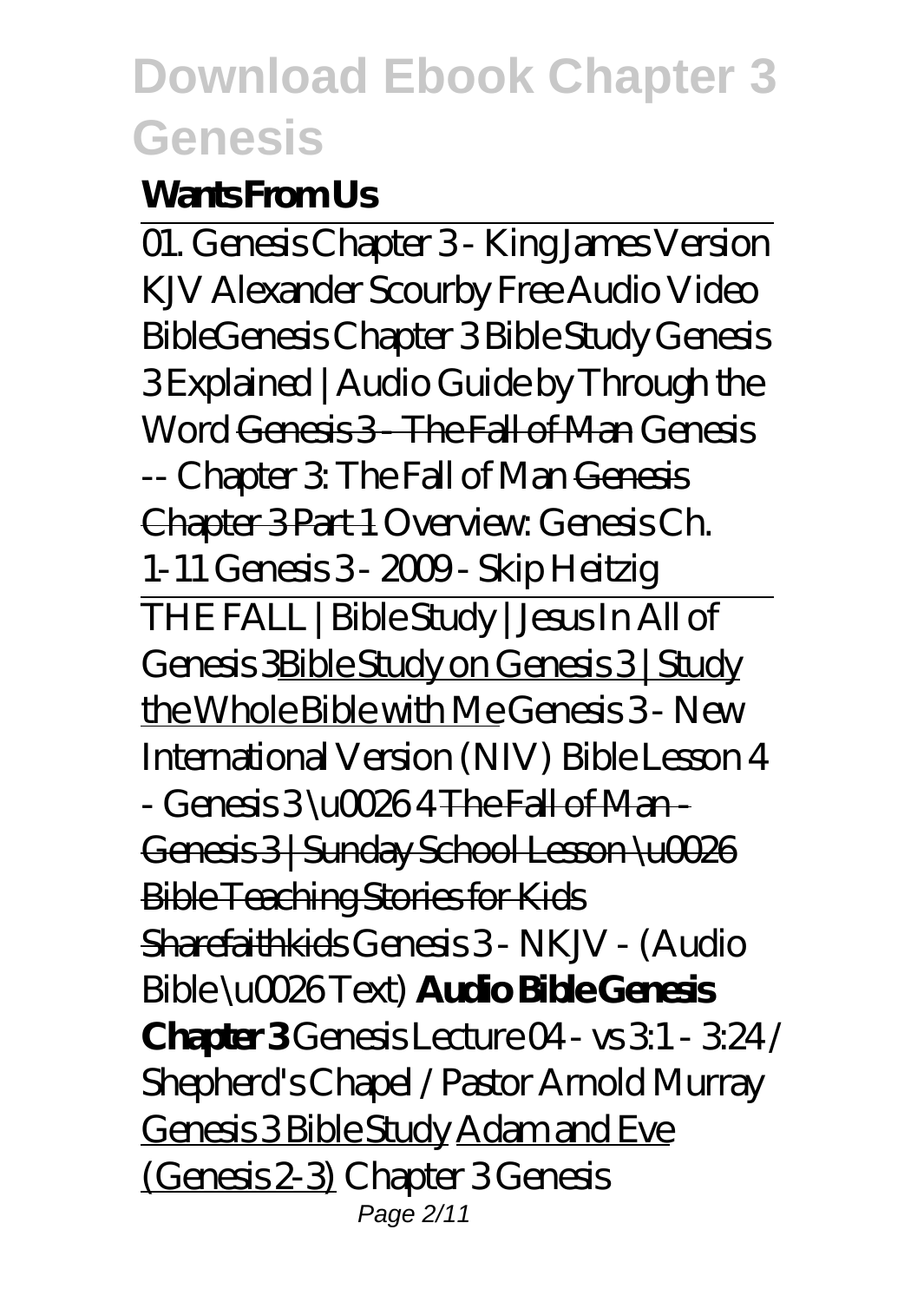GenesisChapter 3. + Text Size —. 1 Now the serpent was more subtil than any beast of the field which the LORD God had made. And he said unto the woman, Yea, hath God said, Ye shall not eat of every tree of the garden? 2 And the woman said unto the serpent, We may eat of the fruit of the trees of the garden: 3 But of the fruit of the tree which is in the midst of the garden, God hath said, Ye shall not eat of it, neither shall ye touch it, lest ye die.

#### *GENESIS CHAPTER 3 KJV - King James Version*

1 Now the serpent was more crafty than any of the wild animals the Lord God had made. He said to the woman, "Did God really say, 'You must not eat from any tree in the garden'?". 2 The woman said to the serpent, " We may eat fruit from the trees in the garden, 3 but God did say, 'You must not eat fruit from the tree that is in the Page 3/11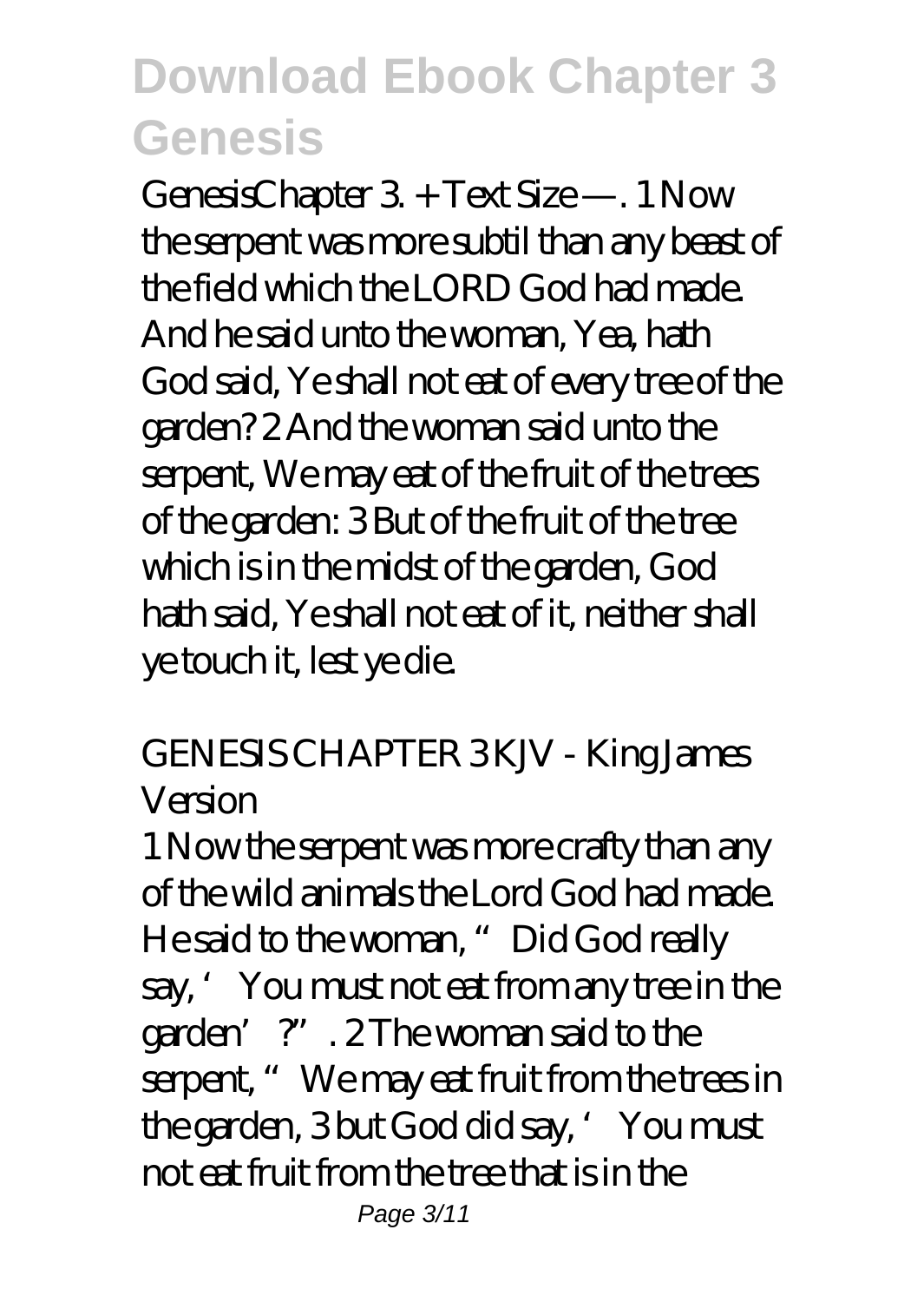middle of the garden, and you must not touch it, or you will die.'.

*Genesis 3 | NIV Bible | YouVersion* 3 Now the serpent. ( A) was more crafty than any of the wild animals the Lord God had made. He said to the woman, "Did God really say, 'You must not eat from any tree in the garden'  $?$  (B)  $"$  . 2 The woman said to the serpent, " We may eat fruit from the trees in the garden, ( C) 3 but God did say, 'You must not eat fruit from the tree that is in the middle of the garden, and you must not touch it, or you will die'".

#### *GEnesis 3 NIV - The Fall - Now the serpent was more ...*

What does Genesis chapter 3 mean? After the triumph of the creation of the universe and all life, as described in Genesis 1—2, chapter 3 turns to the tragedy of paradise Page 4/11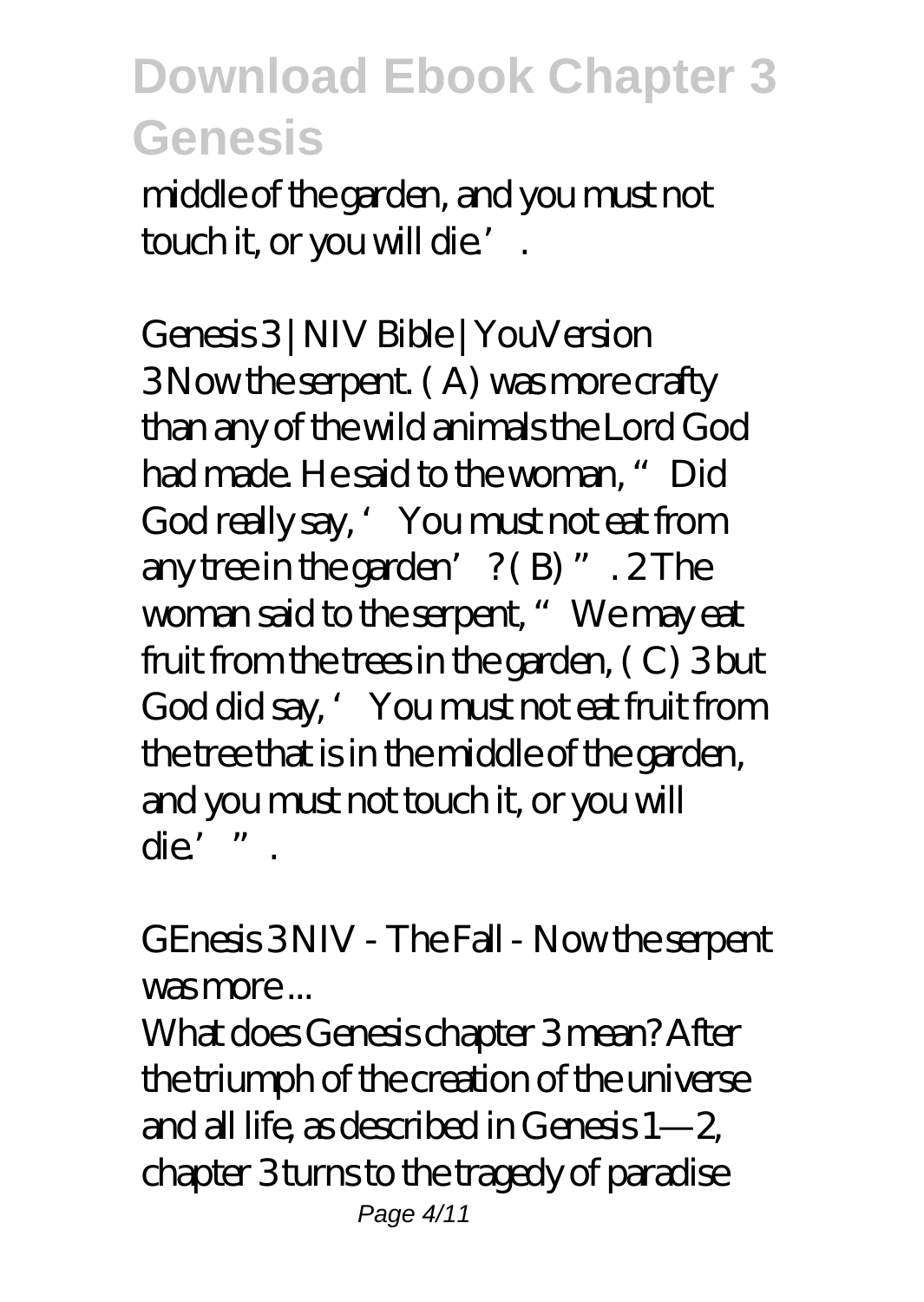lost. As chapter 2 ends, the first humans, Adam and Eve, are naked and unashamed, blissfully free from any experience of evil. By the end of this chapter, they will be burdened.

#### *What does Genesis chapter 3 mean? - BibleRef.com*

Genesis Chapter 3 (King James Version) 1 Now the serpent was more subtil than any beast of the field which the LORD God had made. And he said unto the woman, Yea, hath God said, Ye shall not eat of every tree of the garden? 2 And the woman said unto the serpent, We may eat of the fruit of the trees of the garden:

#### *Genesis Chapter 3 Summary, Audio & Text (KJV)* Genesis Chapter 3 Summary He immediately offset the problem onto God, through Eve, saying "the woman You gave Page 5/11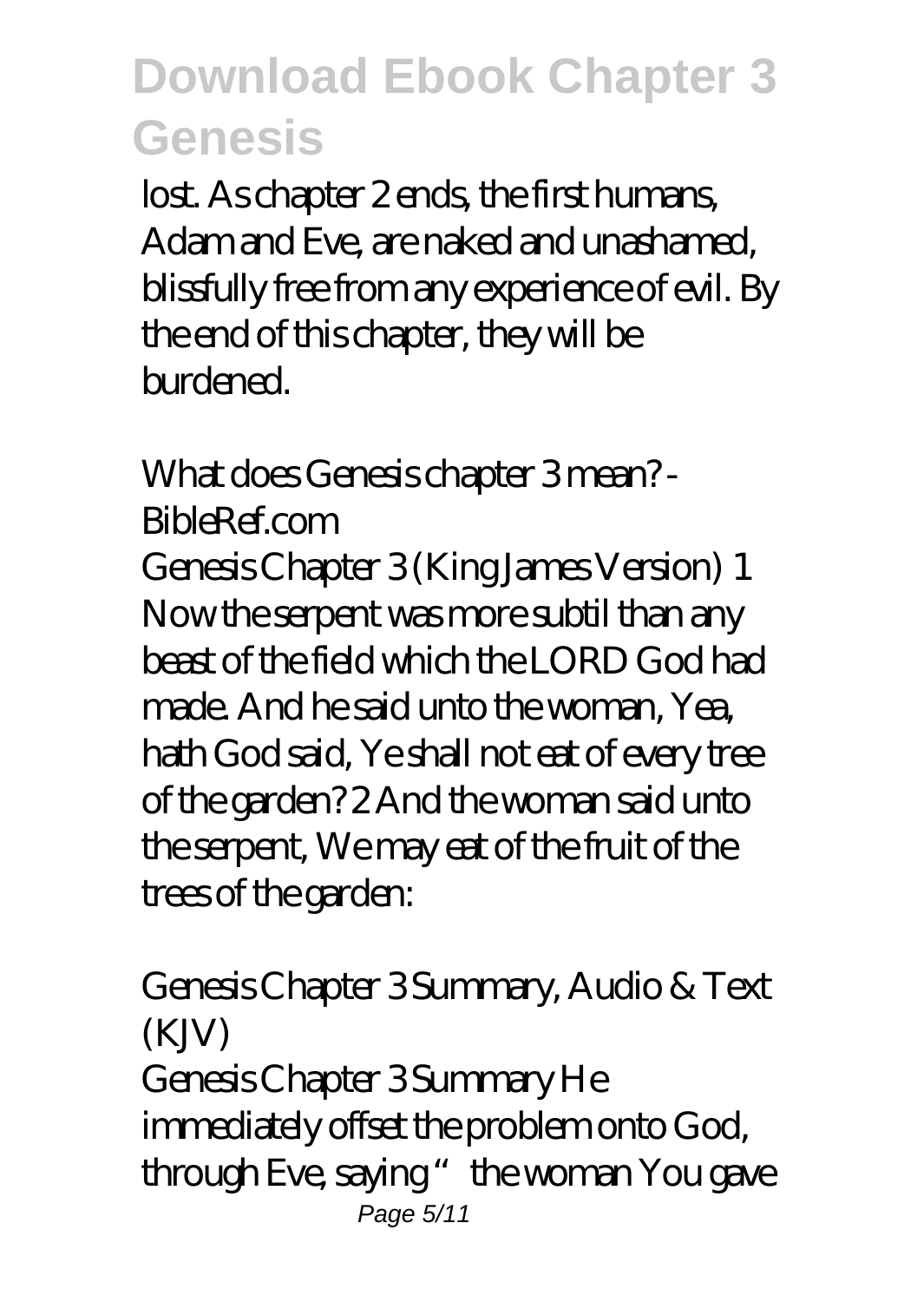me," she is the problem. Eve blamed the serpent, and the serpent wasn't asked a question, but punished right away. God punished the serpent, Eve, and Adam for their transgression.

*Genesis Chapter 3 Summary | Bible Study Ministry*

Genesis  $35$  "For God doth know that in the day ye eat thereof, then your eyes shall be opened, and ye shall be as gods, knowing good and evil." It was technically true that their "eyes" would be "opened" (verses 7 and 22). But the problem was that their eyes were opened to behold all things in the light of their own sinfulness.

# *Genesis Chapter 3 Explained - bible-*

*studys.org* 3 Now. ( A) the serpent was more crafty than any other beast of the field that the Lord God had made. He said to the woman, Page 6/11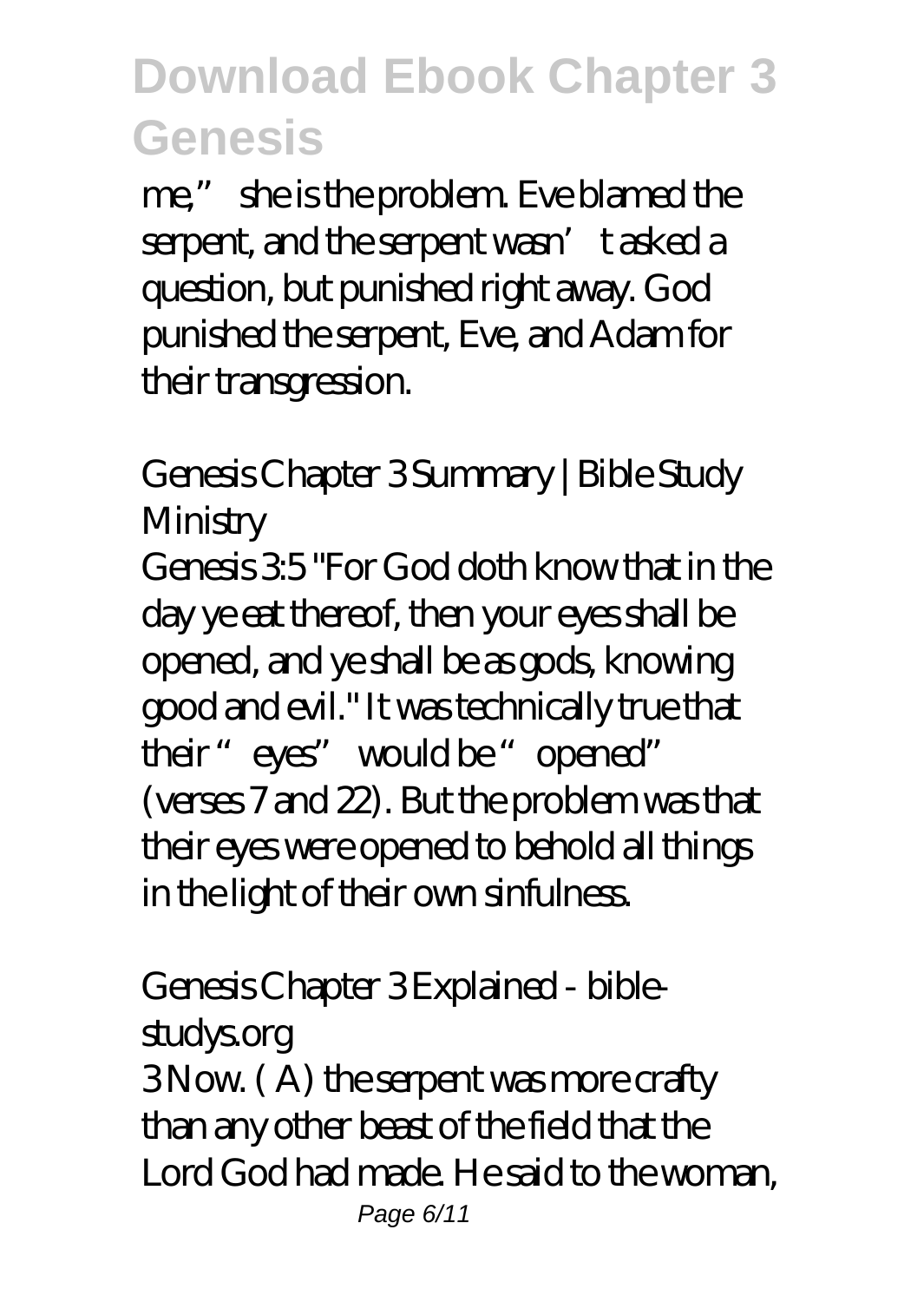"Did God actually say, 'You[ a] shall not eat of any tree in the garden'?" 2 And the woman said to the serpent, " We may eat of the fruit of the trees in the garden, 3 but God said, (B) 'You shall not eat of the fruit of the tree that is in the midst of the garden, neither shall you touch it, lest you die.' " 4.

*Genesis 3 ESVUK - The Fall - Now the serpent was more ...*

18. " thy desire shall be to thy husband, and he shall rule over thee. Gen 3:16" means …………. The man would oppress the woman. The woman cannot survive without the man. The woman has been made slave of the man. The man has been made head of the woman.

*Genesis 3 Quiz - SalvationCall* 3 And God said, "Let there be light," and there was light. 4 God saw that the light was Page 7/11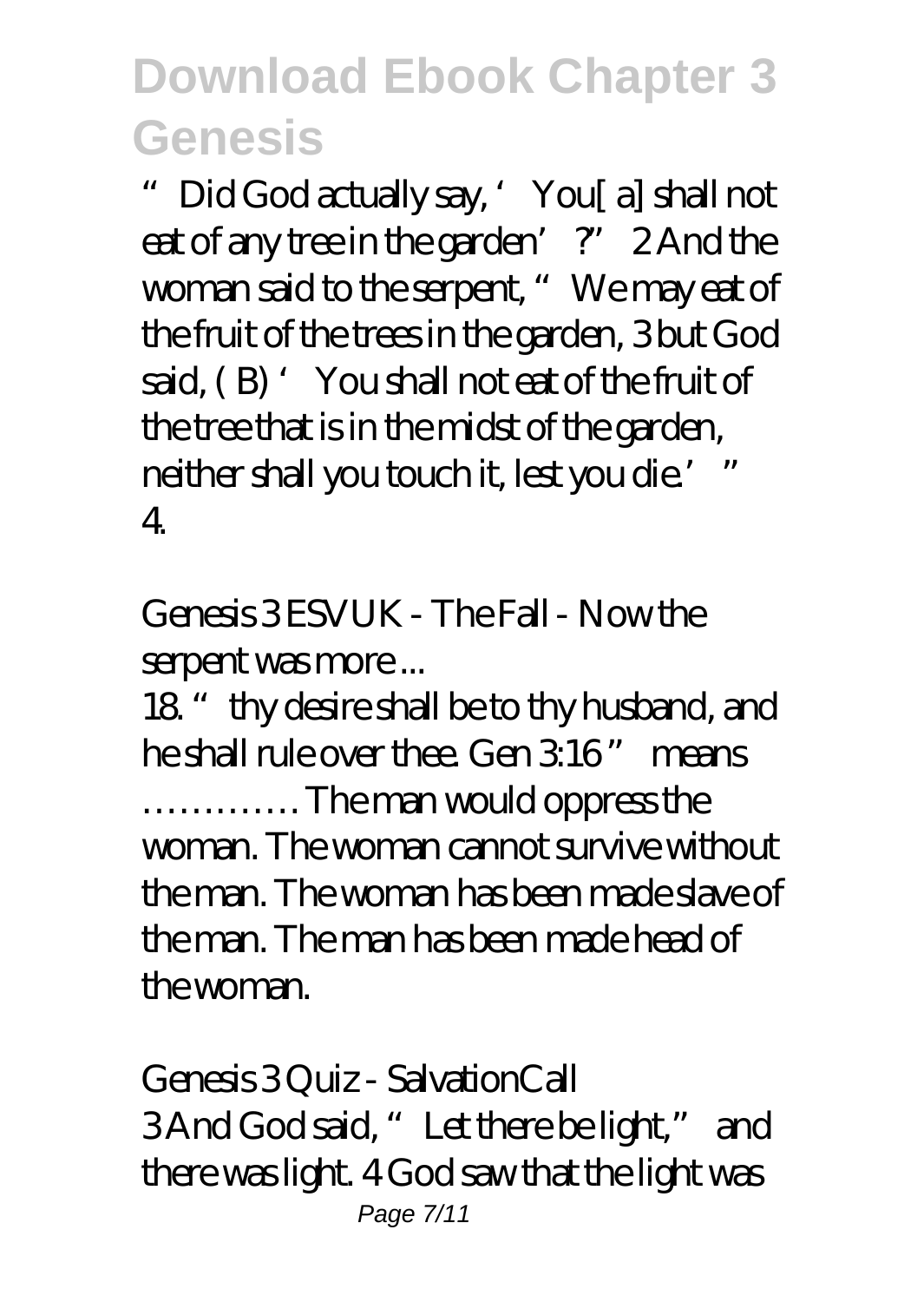good, and he separated the light from the darkness() 5 God called the light "day," and the darkness he called "night. ) And there was evening, and there was morning —the first day6 And God said, "Let there be a vault between the waters to separate water from water." 7 So God made the vault ...

*Genesis 1-3 NIV - The Beginning - In the beginning God ...*

The Fall of Creation: Genesis Chapter 3 Has God indeed said... . His first point of attack is to question God's command. He challenges the woman's understanding... Knowing good and Evil: Th. This is a major philosophical point, what determines if something is "Good" or "Evil". If... Gave to her ...

*The Fall of Creation: Genesis Chapter 3 - Truthnet.org* Page 8/11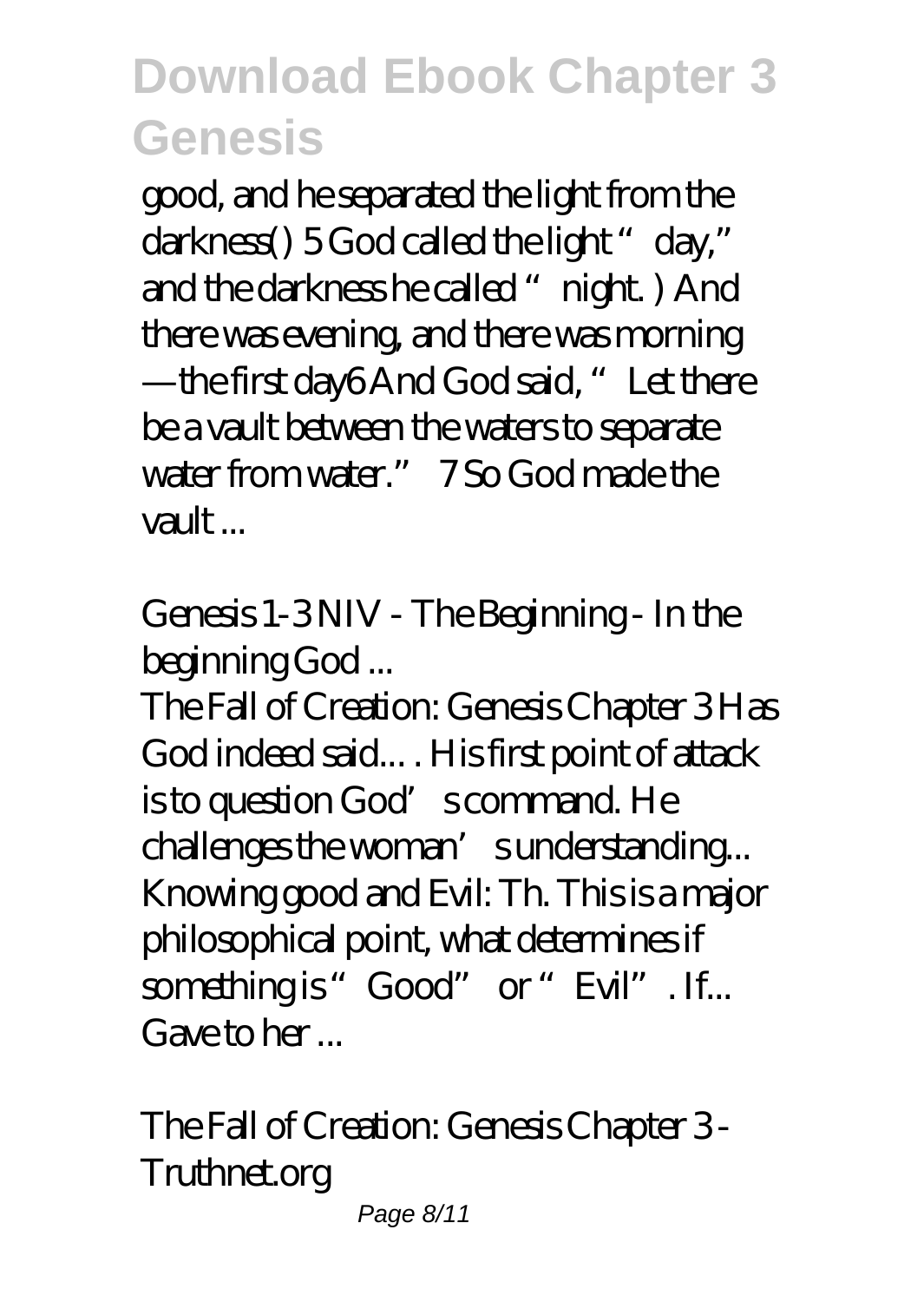CHAPTER 3. Genesis 3:1-5.THE TEMPTATION. 1. the serpent--The fall of man was effected by the seductions of a serpent.That it was a real serpent is evident from the plain and artless style of the history and from the many allusions made to it in the New Testament.

#### *Genesis 3 Commentary - Commentary Critical and Explanatory ...*

Genesis Chapter 3 is the third of eleven in a series of studies of the first 11 chapters of the first book of the Bible. Learn about the fall of man and how Adam and Eve's sins affect us all still today. See how Satan, the Father of Lies, uses a lie to trick mankind just as he continues to do today.

#### *Genesis Chapter 3 - Free Online Bible Study Lessons* Book of Genesis Chapter 3 Summary. BACK; NEXT ; Getting the Boot. A cunning Page 9/11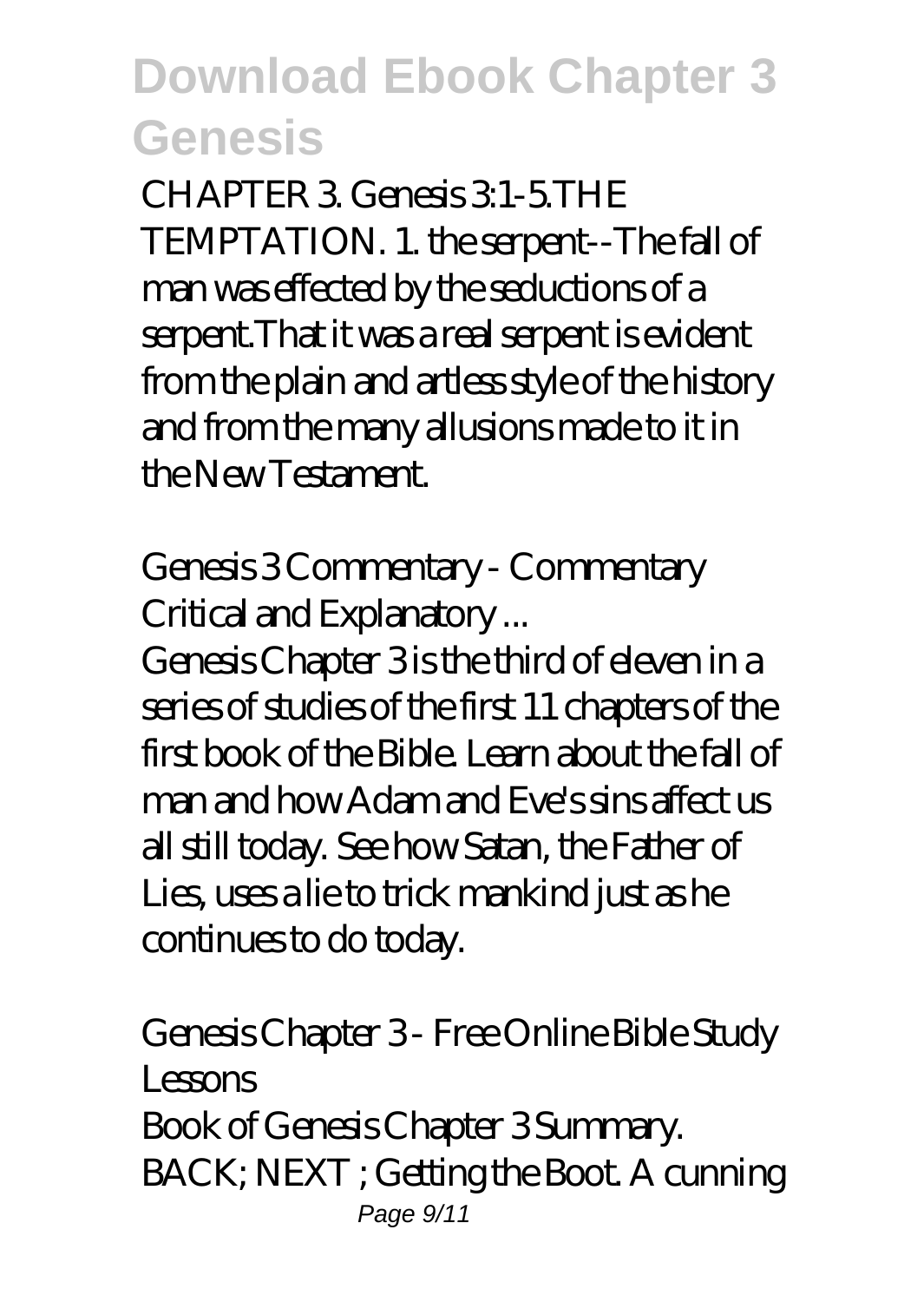serpent decides to probe the woman's knowledge of God's very first and only command (2:16-17). She knows the law pretty well, and quotes it more or less verbatim, but she does add that they're not allowed even to touch the tree  $(33)$ . This stipulation is absent from God's statement of the rule  $(216-17)$ .

*Book of Genesis Chapter 3 Summary* WHAT YOU NEED TO KNOW IN GENESIS CHAPTER 3: Sin is a choice you make. Sin is choosing something else over God. Temptation is not sin; giving in is.

*genesis chapter 3 – AtoZMom's Blog* Genesis Chapter 3 Viewing the original 1611 KJV with archaic English spelling. Click to switch to the Standard K $\overline{N}$ 

*GENESIS CHAPTER 3 KJV- - King James Version*

Page 10/11